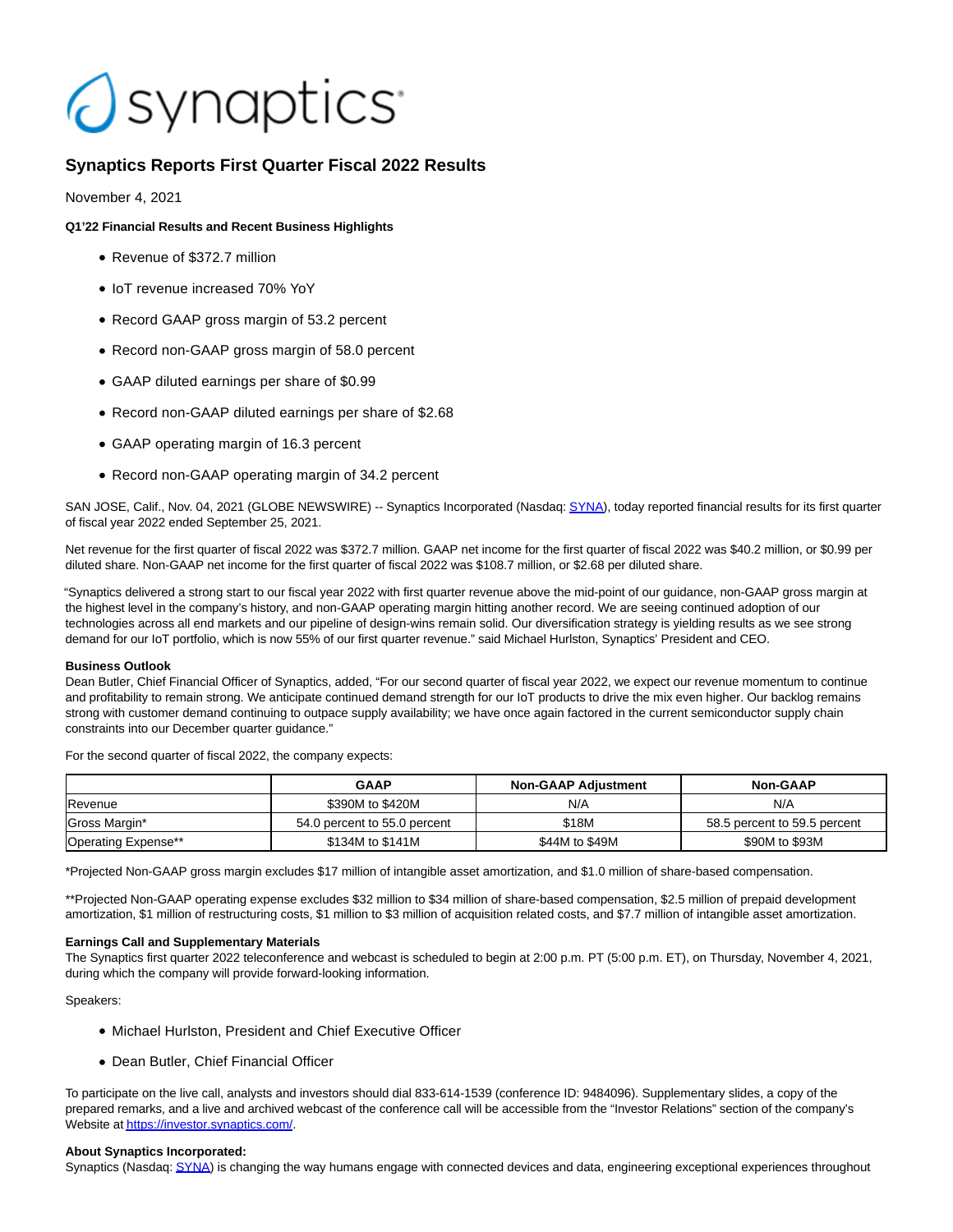the home, at work, in the car and on the go. Synaptics is the partner of choice for the world's most innovative intelligent system providers who are integrating multiple experiential technologies into platforms that make our digital lives more productive, insightful, secure and enjoyable. These customers are combining Synaptics' differentiated technologies in touch, display and biometrics with a new generation of advanced connectivity and AI-enhanced video, vision, audio, speech and security processing. Follow Synaptics on [LinkedIn,](https://www.globenewswire.com/Tracker?data=y0efrFT9g7l3TiP1bt6kKq0AdHmhk-v7lg9SRE9J3NInPbZo9KI2UVLEJMAo65kqacKia2ONKvZqiIcsBGLffmYLUqypmLr7ZjK7hRmNnvA=) [Twitter a](https://www.globenewswire.com/Tracker?data=e4lhiFNejua0ncupDLaSn5Jhc-1VyKUA-DaAEy0NcNQChvL5nB2UT5fqbnSXxfGjQUFK8IdsHUj7DEosc9fp9g==)nd [Facebook,](https://www.globenewswire.com/Tracker?data=QQKqcNx8P2MU-105_hBm7JWK2AdhSBcqf7gETJEZLq4YU1Q-2LTQaY_tTPPng2MCqoCw6F2-3WKXXgo7XSZd54W3yp3lHGFZ8ToWYy_wxKk=) or visi[t synaptics.com.](https://www.globenewswire.com/Tracker?data=WYDR5PbYmJELH5CKhLsTp5JtTdhJZT0AmuoiArbEM7jKZYDZVwnjV0J3l6jaCPomoV-RIfMsKEuwxm0P29CGpA==)

#### **Use of Non-GAAP Financial Information**

In evaluating its business, Synaptics considers and uses Non-GAAP Net Income, which we define as net income excluding share-based compensation, acquisition related costs, and certain other non-cash or recurring and non-recurring items the company does not believe are indicative of its core operating performance as a supplemental measure of operating performance. Non-GAAP Net Income is not a measurement of the company's financial performance under GAAP and should not be considered as an alternative to GAAP net income. The company presents Non-GAAP Net Income because it considers it an important supplemental measure of its performance since it facilitates operating performance comparisons from period to period by eliminating potential differences in net income caused by the existence and timing of share-based compensation charges, acquisition related costs, and certain other non-cash or recurring and non-recurring items. Non-GAAP Net Income has limitations as an analytical tool and should not be considered in isolation or as a substitute for the company's GAAP net income. The principal limitations of this measure are that it does not reflect the company's actual expenses and may thus have the effect of inflating its net income and net income per share as compared to its operating results reported under GAAP. In addition, the company presents components of Non-GAAP Net Income, such as Non-GAAP Gross Margin, Non-GAAP operating expenses and Non-GAAP operating margin, for similar reasons.

As presented in the "Reconciliation of GAAP Financial Measures to Non-GAAP Financial Measures" tables that follow, Non-GAAP Net Income and each of the other Non-GAAP financial measures excludes one or more of the following items:

#### Acquisition related costs

Acquisition related costs primarily consist of:

- amortization of purchased intangibles, which includes acquired intangibles such as developed technology, customer relationships, trademarks, backlog, licensed technology, patents, and in-process technology when post-acquisition development is determined to be substantively complete,
- inventory adjustments affecting the carrying value of inventory acquired in an acquisition,
- transitory post-acquisition incentive programs negotiated in connection with an acquired business or designed to encourage post-acquisition retention of key employees, and
- legal and consulting costs associated with acquisitions, including non-recurring post-acquisition costs and services.

These acquisition related costs are not factored into the company's evaluation of its ongoing business operating performance or potential acquisitions, as they are not considered as part of the company's principal operations. Further, the amount of these costs can vary significantly from period to period based on the terms of an earn-out arrangement, revisions to assumptions that went into developing the estimate of the contingent consideration associated with an earn-out arrangement, the size and timing of an acquisition, the lives assigned to the acquired intangible assets, and the maturity of the business acquired. Excluding acquisition related costs from Non-GAAP measures provides investors with a basis to compare Synaptics against the performance of other companies without the variability and potential earnings volatility associated with purchase accounting and acquisition related items.

#### Share-based compensation

Share-based compensation expense relates to employee equity award programs and the vesting of the underlying awards, which includes stock options, deferred stock units, market stock units, performance stock units, phantom stock units and the employee stock purchase plan. Share-based compensation settled with stock, which includes stock options, deferred stock units, market stock units, performance stock units and the employee stock purchase plan, is a non-cash expense, while share-based compensation settled with cash, which includes phantom stock units, is a cash expense. Settlement of all employee equity award programs whether settled with cash or stock varies in amount from period to period and is dependent on market forces that are often beyond the company's control. As a result, the company excludes share-based compensation from its internal operating forecasts and models. The company believes that Non-GAAP measures reflecting adjustments for share-based compensation provide investors with a basis to compare the company's principal operating performance against the performance of peer companies without the variability created by share-based compensation resulting from the variety of equity-linked compensatory awards used by other companies and the varying methodologies and assumptions used.

#### Amortization of prepaid development costs

Amortization of prepaid development costs represents the amortization of the estimated cost to develop certain future roadmap devices designed in advance process nodes in connection with an acquisition. The amortization of prepaid development costs represents a non-cash charge. As a result, the company excludes amortization of prepaid development costs from its internal operating forecasts and models when evaluating its ongoing business performance. The company believes that Non-GAAP measures reflecting adjustments for amortization of prepaid development costs provide investors with a basis to compare the company's principal operating performance against the performance of other companies without the variability created by the amortization of prepaid development costs.

#### Restructuring costs

Restructuring costs consist primarily of employee severance and office closure costs, including the reversal of such costs. These costs are cash-based and designed to address cost structure inefficiencies. As a result, the company excludes restructuring costs from its internal operating forecasts and models when evaluating its ongoing business performance. The company believes that Non-GAAP measures reflecting adjustments for restructuring costs provide investors with a basis to compare the company's principal operating performance against the performance of other companies without the variability created by restructuring costs designed to address cost structure inefficiencies in its business.

#### Other non-cash items

Other non-cash items include non-cash amortization of debt discount and issuance costs. These items are excluded from Non-GAAP results as they are non-cash. Excluding other non-cash items from Non-GAAP measures provides investors with a basis to compare Synaptics against the performance of other companies without the variability associated with other non-cash items.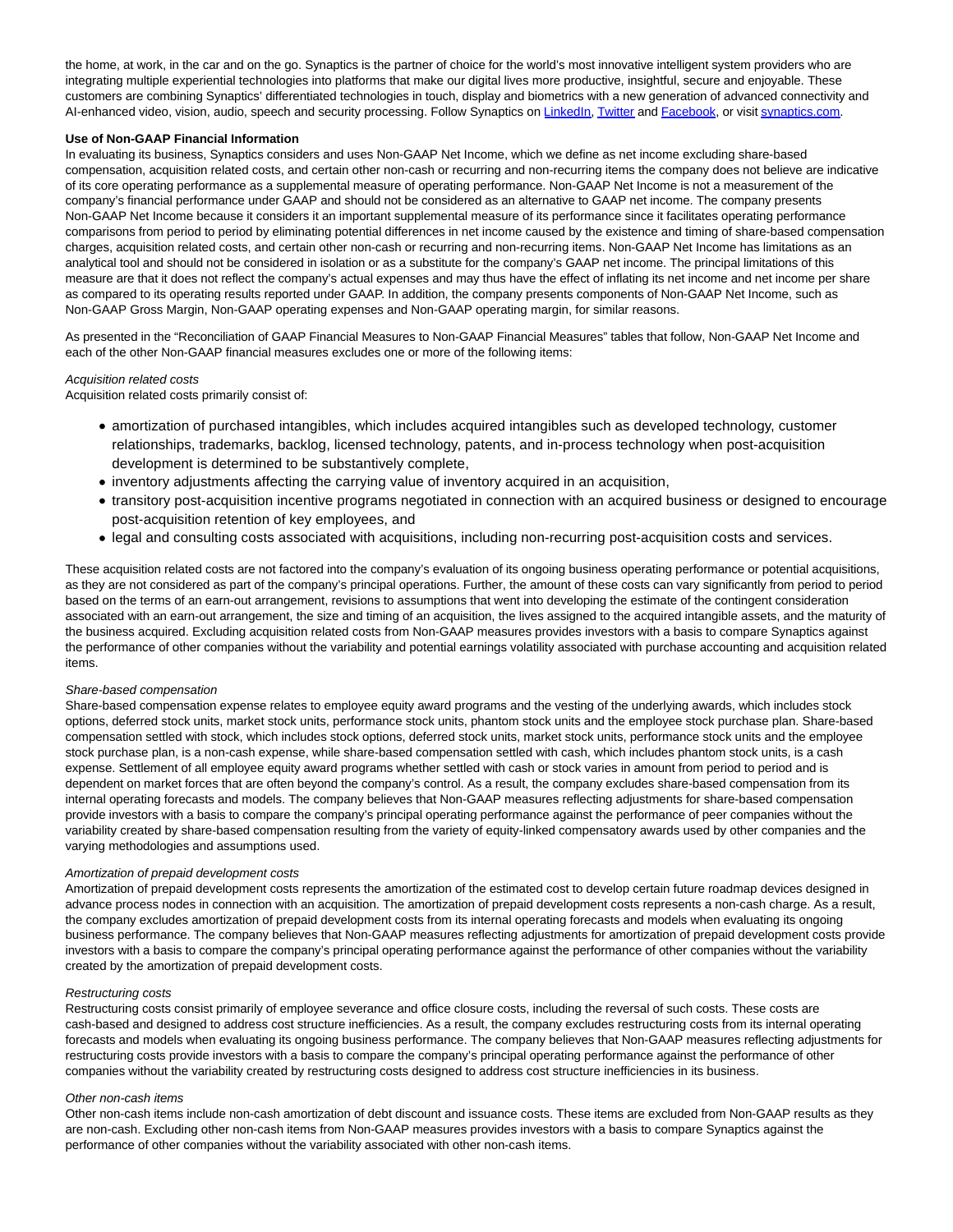#### Loss on extinguishment of debt

Loss on extinguishment of debt represents a non-cash item based on the difference in the carrying value of the debt and the fair value of the debt when extinguished. Loss on extinguishment of debt is excluded from Non-GAAP results as it is non-cash. Excluding loss on extinguishment of debt from Non-GAAP measures provides investors with a basis to compare Synaptics against the performance of other companies without the variability associated with loss on extinguishment of debt.

#### Equity investment loss

Equity investment loss represents an adjustment in the book value of an equity investment in a minority owned company. The equity investment loss is a non-cash item. As a result, the company excludes equity investment loss from its internal operating forecasts and models when evaluating its ongoing business performance. The company believes that Non-GAAP measures reflecting adjustments for equity investment loss provide investors with a basis to compare the company's principal operating performance against the performance of other companies without the variability created by non-cash items.

#### Non-GAAP tax adjustments

The company forecasts its long-term Non-GAAP tax rate in order to provide investors with improved long-term modeling accuracy and consistency across financial reporting periods by eliminating the effects of certain items in our Non-GAAP net income and Non-GAAP net income per share, including the type and amount of share-based compensation, the taxation of post-acquisition intercompany intellectual property cross-licensing or transfer transactions, and the impact of other acquisition items that may or may not be tax deductible. The company intends to evaluate its long-term Non-GAAP tax rate annually for significant events, including material tax law changes in the major tax jurisdictions in which the company operates, corporate organizational changes related to acquisitions or tax planning opportunities, and substantive changes in our geographic earnings mix.

#### **Forward-Looking Statements**

This press release contains forward-looking statements that are subject to the safe harbors created under the Securities Act of 1933, as amended, and the Securities Exchange Act of 1934, as amended. Forward-looking statements give our current expectations and projections relating to our financial condition, results of operations, plans, objectives, future performance and business, including our expectations regarding the potential impacts on our business of the COVID-19 pandemic, and can be identified by the fact that they do not relate strictly to historical or current facts. Such forward-looking statements may include words such as "expect," "anticipate," "intend," "believe," "estimate," "plan," "target," "strategy," "continue," "may," "will," "should," variations of such words, or other words and terms of similar meaning. All forward-looking statements reflect our best judgment and are based on several factors relating to our operations and business environment, all of which are difficult to predict and many of which are beyond our control. Such factors include, but are not limited to, the risk that our business, results of operations and financial condition and prospects may be materially and adversely affected by the COVID-19 pandemic and that significant uncertainties remain related to the impact of COVID-19 on our business operations and future results, including our second quarter fiscal 2022 business outlook; global supply chain disruptions and component shortages that are currently affecting the semiconductor industry as a whole; the risks as identified in the "Risk Factors," "Management's Discussion and Analysis of Financial Condition and Results of Operations" and "Business" sections of our most recent Annual Report on Form 10-K and our most recent Quarterly Report on Form 10-Q (including that the impact of the COVID-19 pandemic may also exacerbate the risks discussed therein); and other risks as identified from time to time in our Securities and Exchange Commission reports. Forward-looking statements are based on information available to us on the date hereof, and we do not have, and expressly disclaim, any obligation to publicly release any updates or any changes in our expectations, or any change in events, conditions, or circumstances on which any forward-looking statement is based. Our actual results and the timing of certain events could differ materially from the forward-looking statements. These forward-looking statements do not reflect the potential impact of any mergers, acquisitions, or other business combinations that had not been completed as of the date of this release.

# **For more information contact:**

Munjal Shah Head of Investor Relations [munjal.shah@synaptics.com](https://www.globenewswire.com/Tracker?data=v5XbUxyvu3yEtaqQtSN9E1WU9aP8aODQHNrEceZ_8ndGg-5Uheid8A6hM6Bh6mAOK_cnm-Ah-2STHWvOmbqoinMAtNBBGWplgzZeH2tIuxg=)

# SYNAPTICS INCORPORATED CONSOLIDATED BALANCE SHEETS (In millions except share data) (Unaudited)

|                                                               | September 30, |       | June 30,<br>2021 |         |
|---------------------------------------------------------------|---------------|-------|------------------|---------|
| Assets                                                        |               |       |                  |         |
| Current assets:                                               |               |       |                  |         |
| Cash and cash equivalents                                     | \$            | 347.3 | S                | 836.3   |
| Accounts receivables, net of allowances of \$5.6 and \$5.8 at |               |       |                  |         |
| September 30, 2021 and June 30, 2021, respectively            |               | 269.7 |                  | 228.3   |
| Inventories                                                   |               | 88.7  |                  | 82.0    |
| Prepaid expenses and other current assets                     |               | 43.7  |                  | 33.1    |
| Total current assets                                          |               | 749.4 |                  | 1,179.7 |
| Property and equipment at cost, net                           |               | 92.1  |                  | 91.2    |
| Goodwill                                                      |               | 570.0 |                  | 570.0   |
| Purchased intangibles, net                                    |               | 276.3 |                  | 301.5   |
| Non-current other assets                                      |               | 94.4  |                  | 84.4    |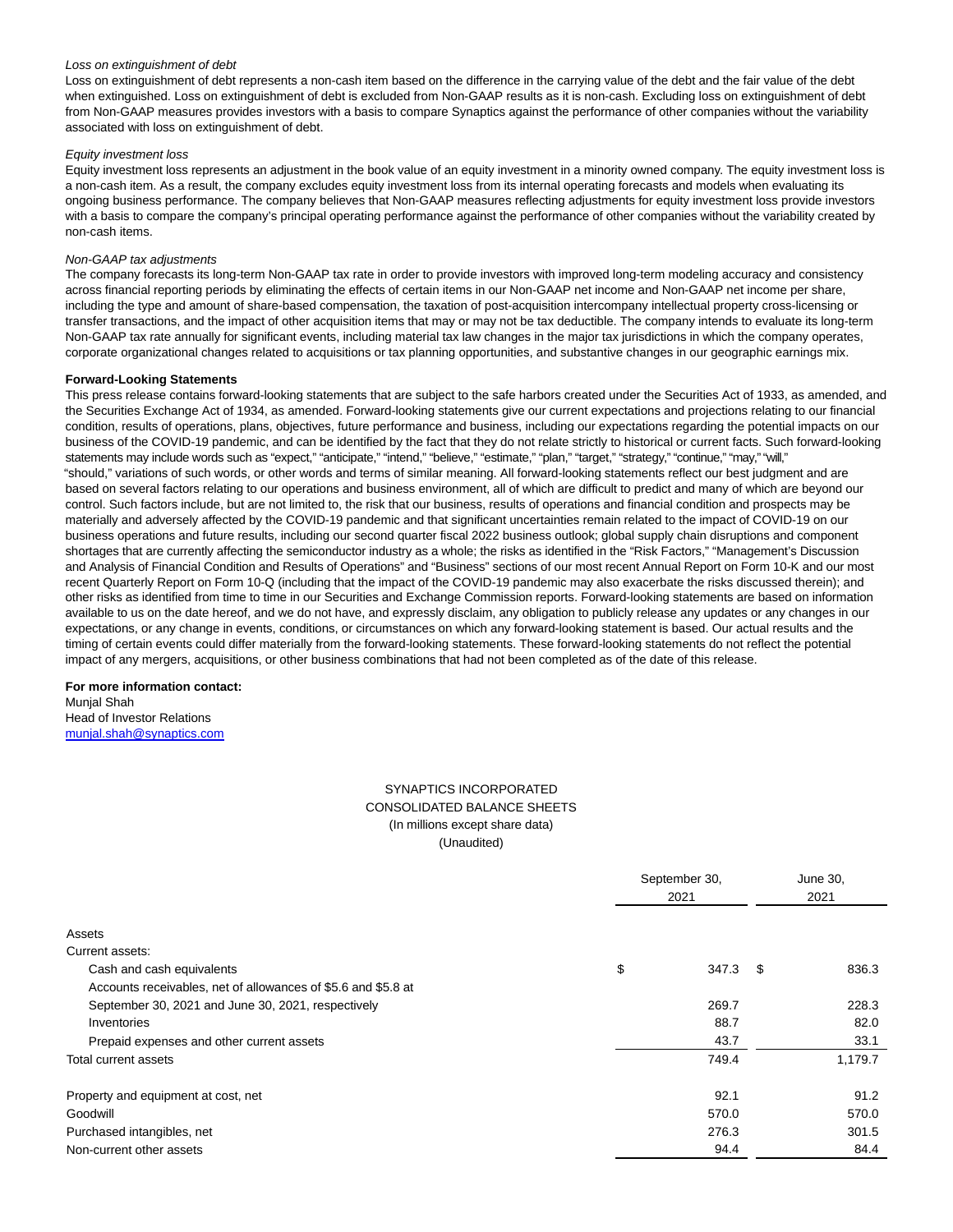| Total assets                                                | \$<br>1,782.2 | \$<br>2,226.8 |
|-------------------------------------------------------------|---------------|---------------|
|                                                             | 0.00          | 0.00          |
| Liabilities and stockholders' equity                        |               |               |
| <b>Current liabilities:</b>                                 |               |               |
| Accounts payable                                            | \$<br>109.7   | \$<br>97.6    |
| Accrued compensation                                        | 64.0          | 76.4          |
| Income taxes payable                                        | 18.0          | 29.4          |
| Other accrued liabilities                                   | 111.8         | 96.2          |
| Current portion of debt                                     |               | 487.1         |
| <b>Total current liabilities</b>                            | 303.5         | 786.7         |
| Long-term debt                                              | 394.5         | 394.4         |
| Other long-term liabilities                                 | 82.8          | 78.5          |
| <b>Total liabilities</b>                                    | 780.8         | 1,259.6       |
| Commitments and contingencies                               |               |               |
| Stockholders' equity:                                       |               |               |
| Preferred stock;                                            |               |               |
| \$.001 par value; 10,000,000 shares authorized;             |               |               |
| no shares issued and outstanding                            |               |               |
| Common stock:                                               |               |               |
| \$.001 par value; 120,000,000 shares authorized;            |               |               |
| 67,347,872 and 66,963,006 shares issued, and 39,223,251 and |               |               |
| 35,331,903 shares outstanding, respectively                 | 0.1           | 0.1           |
| Additional paid in capital                                  | 874.6         | 1,391.5       |
| Less: 28,124,621 and 31,631,103 treasury shares, at cost    | (694.5)       | (1,205.4)     |
| Retained earnings                                           | 821.2         | 781.0         |
| Total stockholders' equity                                  | 1,001.4       | 967.2         |
| Total liabilities and stockholders' equity                  | \$<br>1,782.2 | \$<br>2,226.8 |

# SYNAPTICS INCORPORATED CONDENSED CONSOLIDATED STATEMENTS OF OPERATIONS (In millions except per share data)

(Unaudited)

|                                      | <b>Three Months Ended</b> |               |       |  |
|--------------------------------------|---------------------------|---------------|-------|--|
|                                      |                           | September 30, |       |  |
|                                      | 2021                      |               | 2020  |  |
| Net revenue                          | \$<br>372.7               | \$            | 328.4 |  |
| Acquisition related costs (1)        | 16.9                      |               | 28.5  |  |
| Cost of revenue                      | 157.7                     |               | 165.4 |  |
| Gross margin                         | 198.1                     |               | 134.5 |  |
| Operating expenses                   |                           |               |       |  |
| Research and development             | 86.1                      |               | 80.9  |  |
| Selling, general, and administrative | 41.6                      |               | 35.3  |  |
| Acquisition related costs (2)        | 8.4                       |               | 6.7   |  |
| Restructuring costs (3)              | 1.4                       |               | 5.6   |  |
| Total operating expenses             | 137.5                     |               | 128.5 |  |
| Operating income                     | 60.6                      |               | 6.0   |  |
| Interest and other income, net       | (14.0)                    |               | (4.7) |  |
| Income before income taxes           | 46.6                      |               | 1.3   |  |
| Provision for income taxes           | 5.9                       |               | 3.6   |  |
| Equity investment loss               | (0.5)                     |               | (0.5) |  |
| Net income                           | \$<br>40.2                | \$            | (2.8) |  |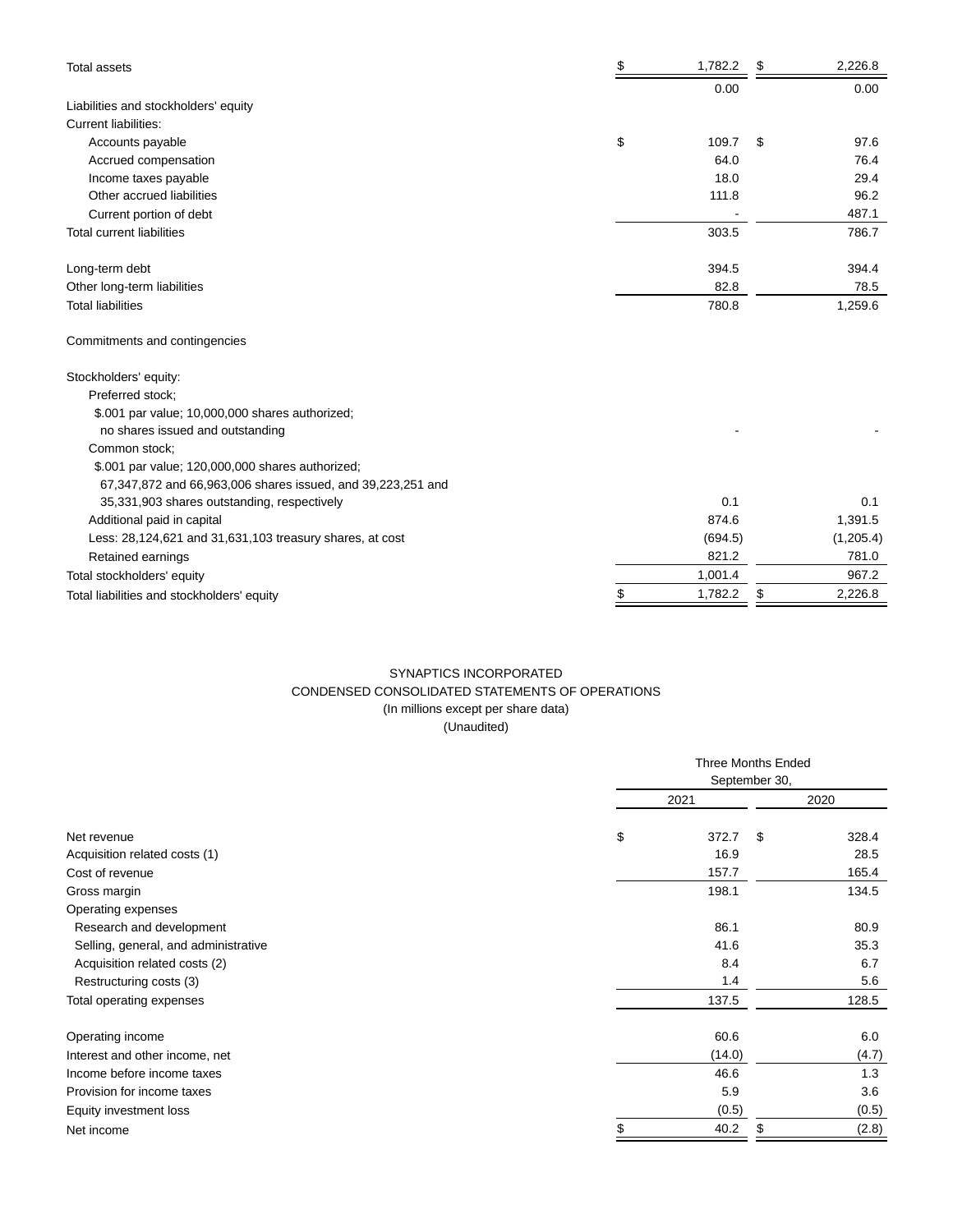| Net income per share:                          |    |      |        |
|------------------------------------------------|----|------|--------|
| <b>Basic</b>                                   | ۰D | 1.07 | (0.08) |
| <b>Diluted</b>                                 | ъĐ | 0.99 | (0.08) |
|                                                |    |      |        |
| Shares used in computing net income per share: |    |      |        |
| <b>Basic</b>                                   |    | 37.5 | 34.2   |

Diluted 40.6 34.2

(1) These acquisition related costs consist primarily of amortization of acquired intangible assets and inventory fair value adjustments associated with acquisitions.

 $(2)$  These acquisition related costs, net consist primarily of amortization associated with certain acquired intangible assets.

(3) Restructuring costs primarily include severance costs and facility consolidation costs associated with operational restructurings and acquisitions.

# SYNAPTICS INCORPORATED Reconciliation of GAAP Financial Measures to Non-GAAP Financial Measures (In millions except per share data)

(Unaudited)

|                                                       | <b>Three Months Ended</b> |                          |    |         |  |
|-------------------------------------------------------|---------------------------|--------------------------|----|---------|--|
|                                                       |                           | September 30,            |    |         |  |
|                                                       |                           | 2021                     |    | 2020    |  |
| GAAP gross margin                                     | \$                        | 198.1                    | \$ | 134.5   |  |
| Acquisition related costs                             |                           | 16.9                     |    | 28.5    |  |
| Recovery on supply commitment                         |                           |                          |    | (0.6)   |  |
| Share-based compensation                              |                           | 1.0                      |    | 0.8     |  |
| <b>Retention costs</b>                                |                           |                          |    |         |  |
| Non-GAAP gross margin                                 | \$                        | 216.0                    | \$ | 163.2   |  |
| GAAP gross margin - percentage of revenue             |                           | 53.2%                    |    | 41.0%   |  |
| Acquisition related costs - percentage of revenue     |                           | 4.5%                     |    | 8.7%    |  |
| Recovery on supply commitment                         |                           | 0.0%                     |    | $-0.2%$ |  |
| Share-based compensation - percentage of revenue      |                           | 0.3%                     |    | 0.2%    |  |
| <b>Retention costs</b>                                |                           | 0.0%                     |    | 0.0%    |  |
| Non-GAAP gross margin - percentage of revenue         |                           | 58.0%                    |    | 49.7%   |  |
| GAAP research and development expense                 | \$                        | 86.1                     | \$ | 80.9    |  |
| Share-based compensation                              |                           | (20.8)                   |    | (11.0)  |  |
| <b>Retention costs</b>                                |                           |                          |    | (2.9)   |  |
| Amortization prepaid development costs                |                           | (2.5)                    |    | (1.7)   |  |
| Integration related costs                             |                           |                          |    | (0.1)   |  |
| Loss on supply agreement                              |                           |                          |    | (0.6)   |  |
| Non-GAAP research and development expense             | \$                        | 62.8                     | \$ | 64.6    |  |
| GAAP selling, general, and administrative expense     | \$                        | 41.6                     | \$ | 35.3    |  |
| Share-based compensation                              |                           | (13.8)                   |    | (9.7)   |  |
| Acquisition/divestiture related costs                 |                           | (2.2)                    |    | (1.7)   |  |
| <b>Retention costs</b>                                |                           | $\overline{\phantom{a}}$ |    | (1.0)   |  |
| Non-GAAP selling, general, and administrative expense | \$                        | 25.6                     | \$ | 22.9    |  |
| GAAP operating income                                 | \$                        | 60.6                     | \$ | 6.0     |  |
| Recovery on supply commitment                         |                           |                          |    | (0.6)   |  |
| Acquisition & integration related costs               |                           | 27.5                     |    | 37.6    |  |
| Share-based compensation                              |                           | 35.6                     |    | 21.5    |  |
| Restructuring costs                                   |                           | 1.4                      |    | 5.6     |  |
| <b>Retention costs</b>                                |                           |                          |    | 3.9     |  |
| Amortization prepaid development costs                |                           | 2.5                      |    | 1.7     |  |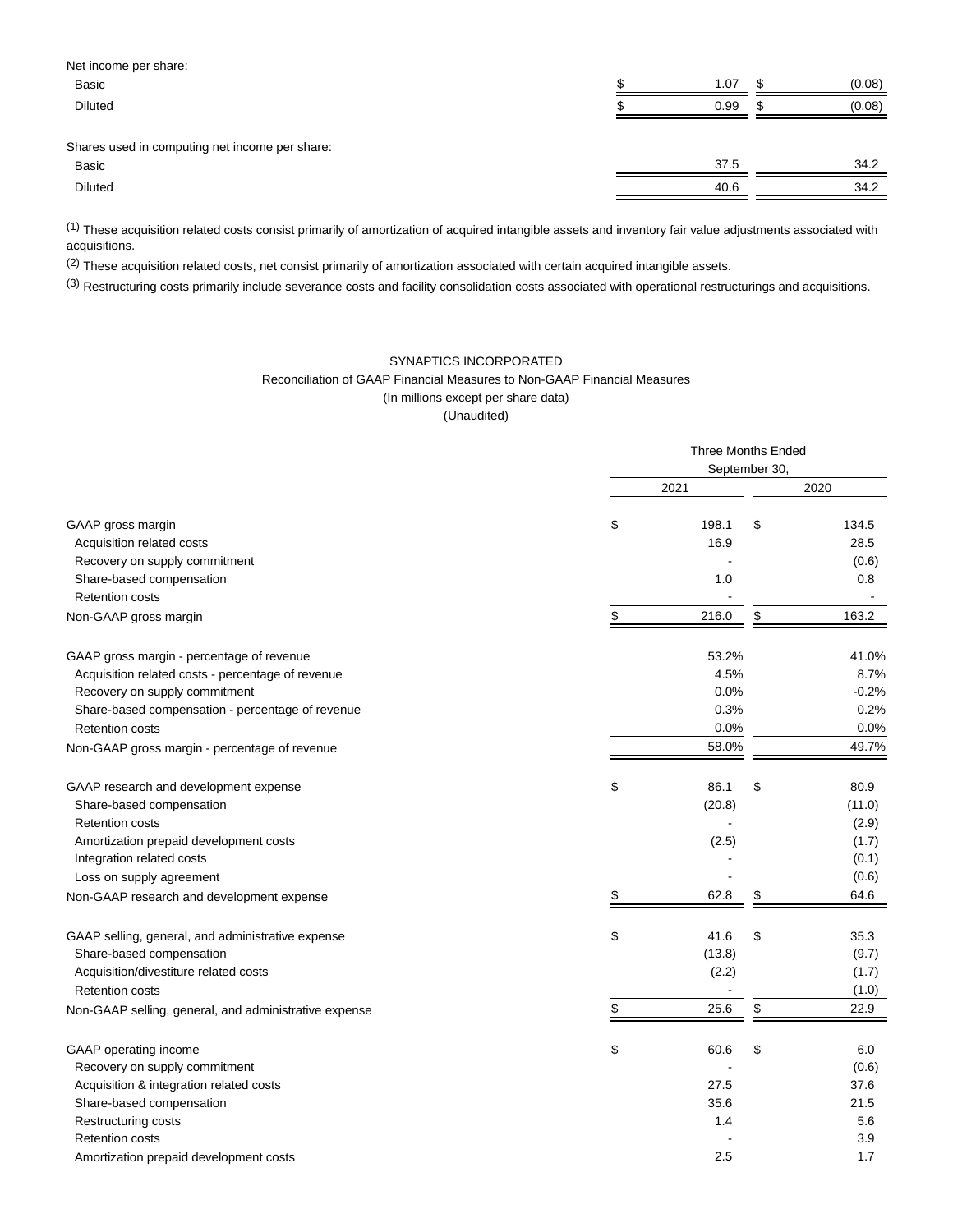| Non-GAAP operating income                           | \$<br>127.6 | \$<br>75.7   |
|-----------------------------------------------------|-------------|--------------|
| GAAP net income                                     | \$<br>40.2  | \$<br>(2.8)  |
| Recovery on supply commitment                       |             | (0.6)        |
| Acquisition & integration related costs             | 27.5        | 37.6         |
| Share-based compensation                            | 35.6        | 21.5         |
| Restructuring costs                                 | 1.4         | 5.6          |
| Retention program costs                             |             | 3.9          |
| Amortization prepaid development costs              | 2.5         | 1.7          |
| Other non-cash items                                | 1.8         | 4.8          |
| Loss on extinguishment of debt                      | 8.1         |              |
| Equity investment loss                              | 0.5         | 0.5          |
| Non-GAAP tax adjustments                            | (8.9)       | (5.5)        |
| Non-GAAP net income                                 | \$<br>108.7 | \$<br>66.7   |
| GAAP net income per share - diluted                 | \$<br>0.99  | \$<br>(0.08) |
| Recovery on supply commitment                       |             | (0.02)       |
| Acquisition/divestiture & integration related costs | 0.68        | 1.10         |
| Share-based compensation                            | 0.88        | 0.63         |
| Restructuring costs                                 | 0.03        | 0.16         |
| Retention program costs                             |             | 0.11         |
| Amortization prepaid development costs              | 0.06        | 0.05         |
| Other non-cash items                                | 0.05        | 0.14         |
| Loss on extinguishment of debt                      | 0.20        |              |
| Equity investment loss                              | 0.01        | 0.01         |
| Non-GAAP tax adjustments                            | (0.22)      | (0.16)       |
| Non-GAAP share adjustment                           |             | (0.09)       |
| Non-GAAP net income per share - diluted             | \$<br>2.68  | \$<br>1.85   |

# SYNAPTICS INCORPORATED CONDENSED CONSOLIDATED CASH FlOWS (In millions) (Unaudited)

|                                                              | <b>Three Months Ended</b> |               |         |  |  |
|--------------------------------------------------------------|---------------------------|---------------|---------|--|--|
|                                                              |                           | September 30, |         |  |  |
|                                                              | 2021                      |               | 2020    |  |  |
| Net income                                                   | \$<br>40.2                | \$            | (2.8)   |  |  |
| Non-cash operating items                                     | 63.1                      |               | 47.7    |  |  |
| Changes in working capital                                   | (45.0)                    |               | (38.4)  |  |  |
| Provided by operations                                       | 58.3                      |               | 6.5     |  |  |
| Acquisitions & investments                                   |                           |               | (621.8) |  |  |
| Fixed asset & intangible asset purchases                     | (4.7)                     |               | (3.9)   |  |  |
| Proceeds from maturities of short-term investments           |                           |               | 31.1    |  |  |
| Used in investing                                            | (4.7)                     |               | (594.6) |  |  |
| Payment for redemption of convertible debt                   | (505.6)                   |               |         |  |  |
| Equity compensation, net                                     | (19.9)                    |               | 4.8     |  |  |
| Refundable deposit transferred to vendor                     | (16.6)                    |               |         |  |  |
| Provided by/(used in) financing                              | (542.1)                   |               | 4.8     |  |  |
| Effect of exchange rate changes on cash and cash equivalents | (0.5)                     |               | 0.1     |  |  |
| Net change in cash and cash equivalents                      | (489.0)                   |               | (583.2) |  |  |
| Cash and cash equivalents at beginning of period             | 836.3                     |               | 763.4   |  |  |
|                                                              |                           |               |         |  |  |